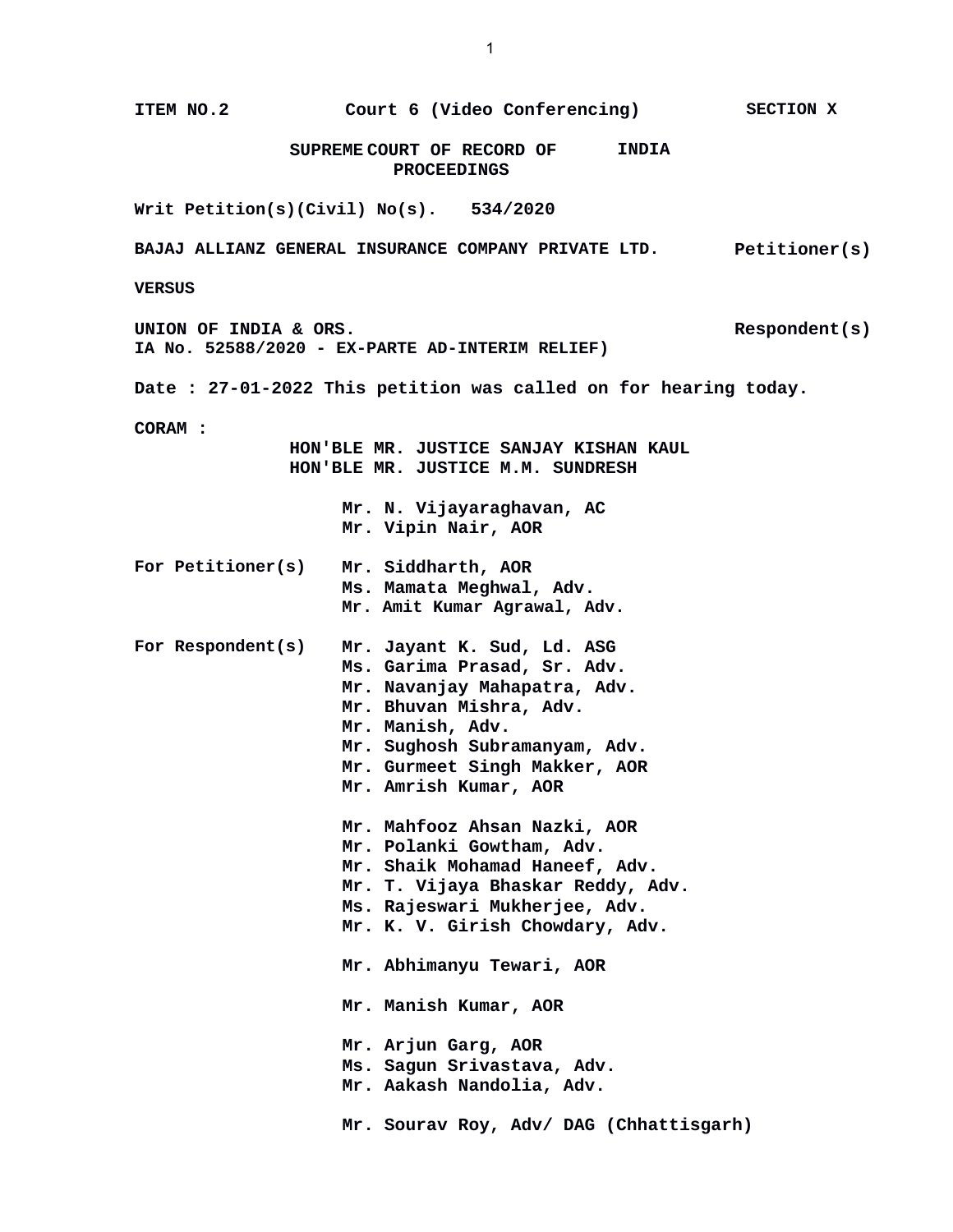**Mr. Mahesh Kumar, Adv. Mr. Vishal Sharma, Adv. Mr. Prabudh Singh, Adv. Ms. Devika Khanna, Adv. Mrs. V.D. Khanna, Adv. M/s Vmz Chambers, AOR Mr. Ravindra A. Lokhande, Adv. Dr. Abhishek Atrey, AOR Ms. Ambika Atrey, Adv. Dr. Vidyottma Jha, Adv. Ms. Deepanwita Priyanka, AOR Dr. Monika Gusain, AOR Mr. Abhimanyu Tewari, AOR Ms. Eliza Bar, Adv. Mr. Ankur S. Kulkarni, AOR Mr. Susheel Joseph Cyriac, Adv. Ms. Uditha Chakravarthy, Adv. Mr. Raj Kamal, AOR Mr. V. N. Raghupathy, AOR Mr. Md. Apzal Ansari, Adv. Mr. G. Prakash, AOR Mr. Mukul Singh, DAG Mr. Pashupathi Nath Razdan, AOR Mr. Prakhar Srivastav, Adv. Ms. Sneh Bairwa, Adv. Mr. Aakash Sinha, Adv. Mr. Rahul Chitnis, Adv. Mr. Sachin Patil, AOR Mr. Aaditya A. Pande, Adv. Mr. Geo Joseph, Adv. Ms. Shwetal Shepal, Adv. Mr. Pukhrambam Ramesh Kumar, AOR Ms. Anupama Ngangom, Adv. Mr. Karun Sharma, Adv. Mr. Avijit Mani Tripathi, AOR Ms. Tarini K. Nayak, Adv. Ms. P.S. Negi, Adv. Mr. Daniel Lyngdoh, Adv. Mr. Siddhesh Kotwal, Adv.**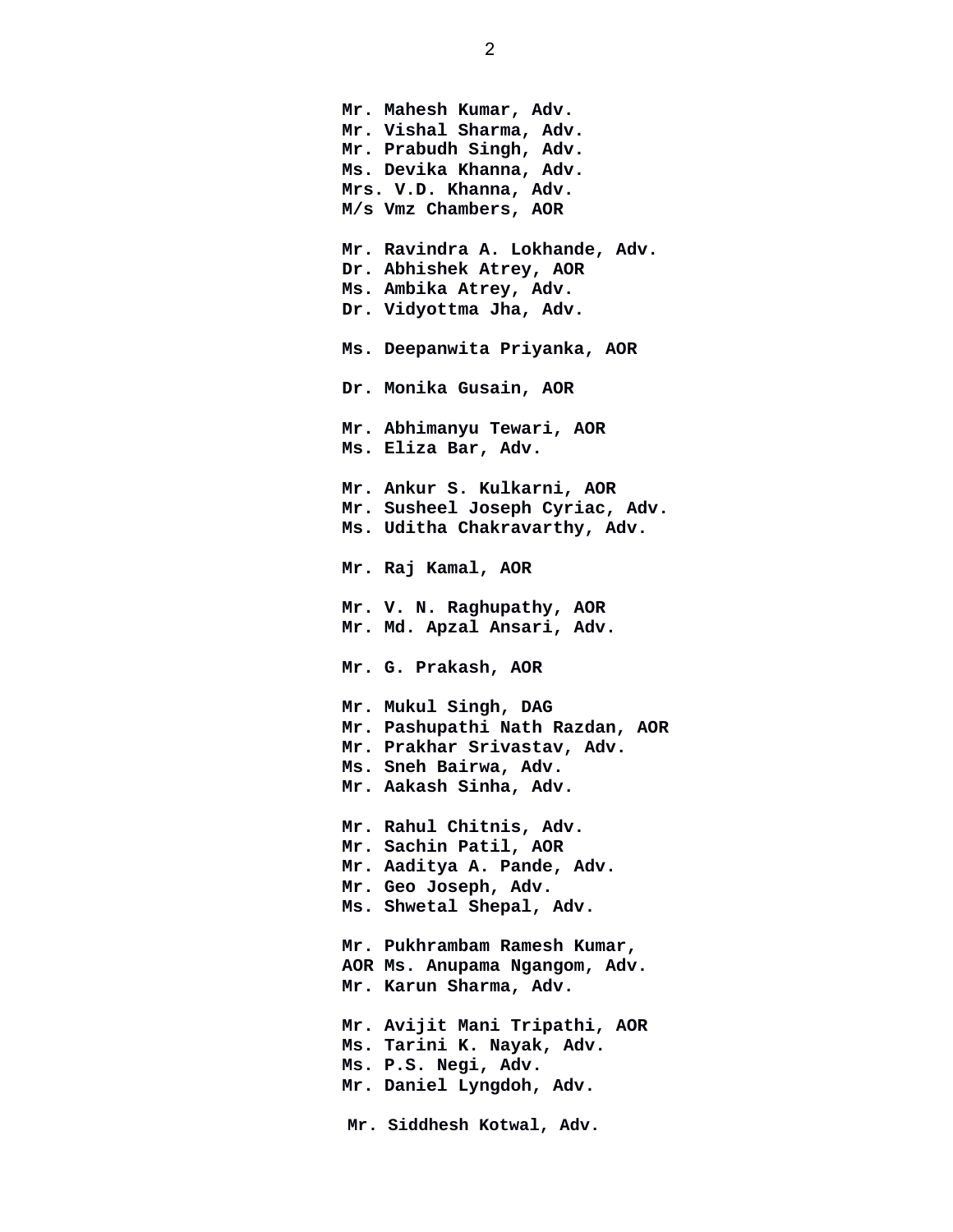**Ms. Ana Upadhyay, Adv. Ms. Manya Hasija, Adv. Ms. Pragya Barsaiyan, Adv. Mr. Akash Singh, Adv. Mr. Nirnimesh Dube, AOR Ms. K. Enatoli Sema, AOR Ms. Chubalemla Chang, Adv. Mr. Som Raj Choudhury, AOR Mr. Milind Kumar, AOR Mr. Sameer Abhyankar, AOR Dr. Joseph Aristotle S., AOR Ms. Preeti Singh, Adv. Ms. Nupur Sharma, Adv. Mr. Sanjeev Kumar Mahara, Adv. Mr. S. Udaya Kumar Sagar, AOR Ms. Sweena Nair, Adv. Mr. P. Mohith Rao, Adv. Mr. Shuvodeep Roy, AOR Mr. Ishaan Borthakur, Adv. Mr. Shuvodeep Roy, AOR Mr. Kabir Shankar Bose, Adv. Mr. Ishaan Borthakur, Adv. Mr. Pradeep Misra, AOR Mr. Suraj Singh, Adv. Mr. Yashsvi Virendra, Adv. Mr. Soumitra G. Chaudhuri, Adv. Mr. Chanchal Kumar Ganguli, AOR Ms. G. Indira, AOR Mr. Chirag M. Shroff, AOR Mr. Aravindh S., AOR Ms. C. Rubavathi, Adv. Impleader Mr. Atul Nanda, Sr. Adv. Ms. Archana Pathak Dave, AOR Ms. Vanya Gupta, Adv. Mr. Avnish Dave, Adv. Mr. Gourab Banerji, Sr. Adv.**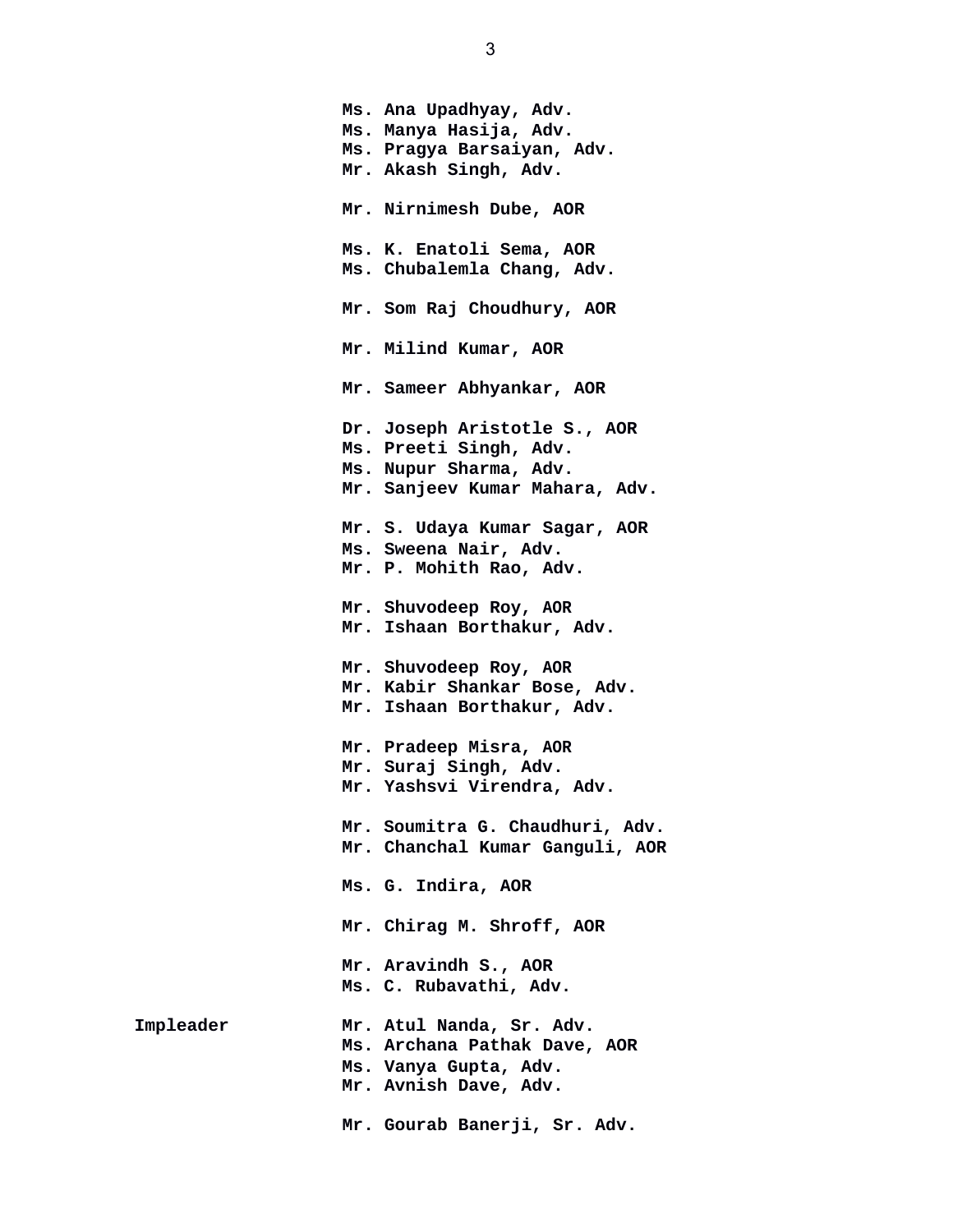**Mr. Ashish Kumar Tiwari , AOR Mr. Rakesh Talukdar, Adv. Mr. Gourab Banerji, Sr. Adv. Mr. Harsha Peechara, Adv. Mr. Ashish Kumar Tiwari , AOR Mr. Rakesh Talukdar, Adv. Ms. Kritika Narayan, Adv. Mr. Vishal Meghwal, Adv. Mr. Milind Kumar, AOR Ms. Kavita Jha, AOR Mr. Aditeya Bali, Adv. Mr. Nishe Rajen Shonker, Adv. Ms. Anu K. Joy, Adv. Mr. Alim Anvar, Adv.** 

## **UPON hearing the counsel the Court made the following ORDER**

**We must begin by reminding parties once again of the importance of time schedules to be kept. We are spending valuable judicial time to streamline the system only because a very large part of pendency of litigation is in the field of motor accidents claims compensation and the beneficiaries do not get the amounts in time. What is really the administrative tuning required between different stakeholders, has come in the lap of the Court and the Court is only endeavouring to coordinate and give a nudge to the stakeholders to ensure that system works in an efficient manner. We say so as once again the report filed by the learned ASG is not on record and one of the aspects pointed out by him is that everything comes a day before. We cannot, but castigate all concerned persons for believing they have**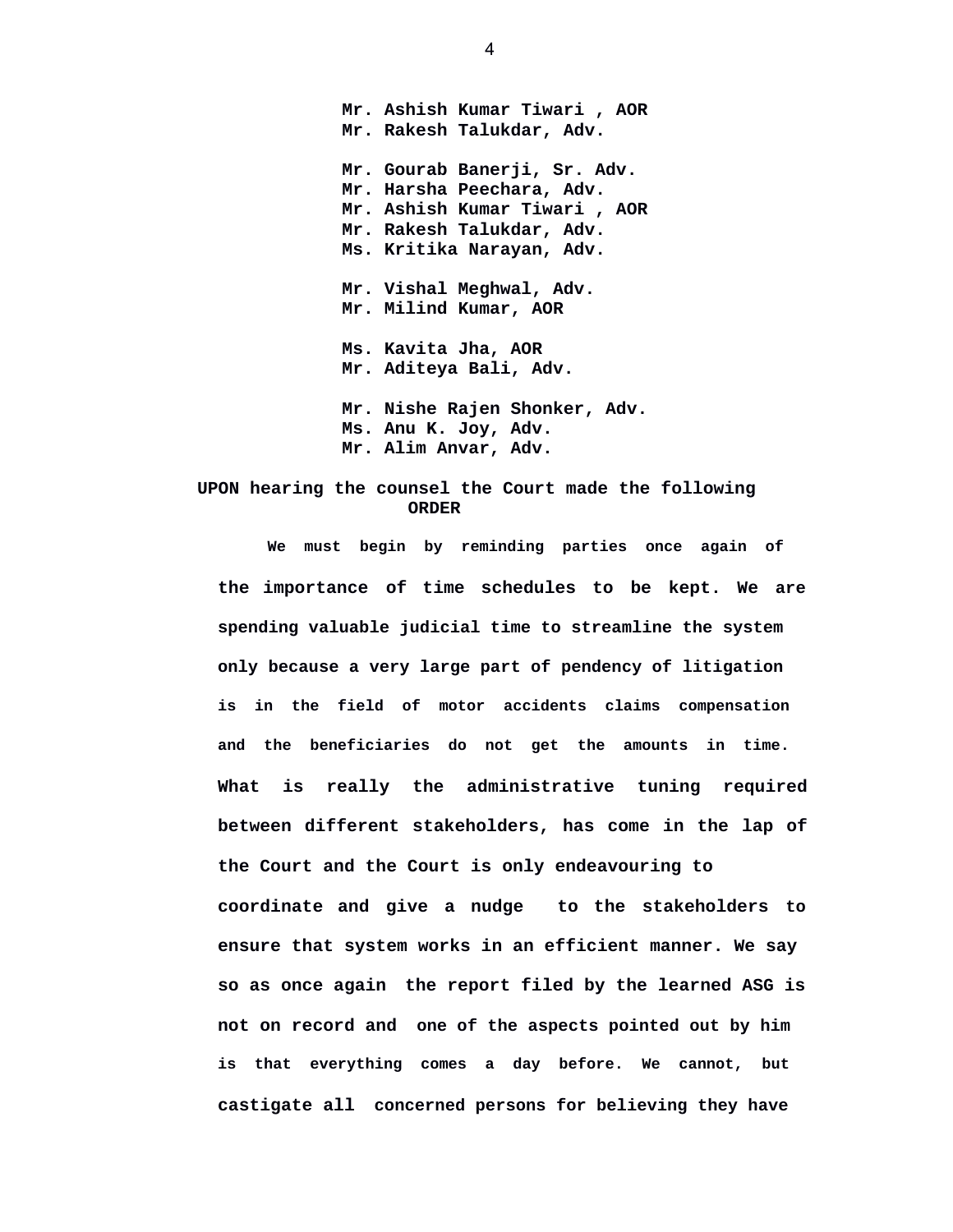**a walk in time anytime they want to give inputs. we expect the inputs to be given in time stipulated by the learned ASG and not a day before the Court hearing so that we have the benefit of the report. Our patience on this issue is running thin and thus we make it clear that henceforth if time schedules are not followed, they will be visited with exemplary costs which will not be small amounts. We in fact call upon learned ASG on the next date to point out with every report henceforth as to who are the parties who have not responded in time and we will accordingly impose exemplary costs on them. So all stakeholders please take notice of this fact.** 

**Now coming to some of the aspects pointed out to us, which we propose to address:** 

**1) TDS** 

**Learned ASG has pointed out that insofar as our direction (v) of our order dated 16.11 2021 we had dealt with the aspect of Tax Deduction at Source (TDS) in Motor Accident Claims at two different rates from 10% to 20%. Learned ASG points out that uniform system is being brought in place whereby TDS will be uniformly 10% for all categories.**

**Mr. Vijayaraghavan, learned Amicus Curiae assisting us points out that there are large amounts of TDS deducted at source where the claimants are not fully aware how to obtain that amount. This may be**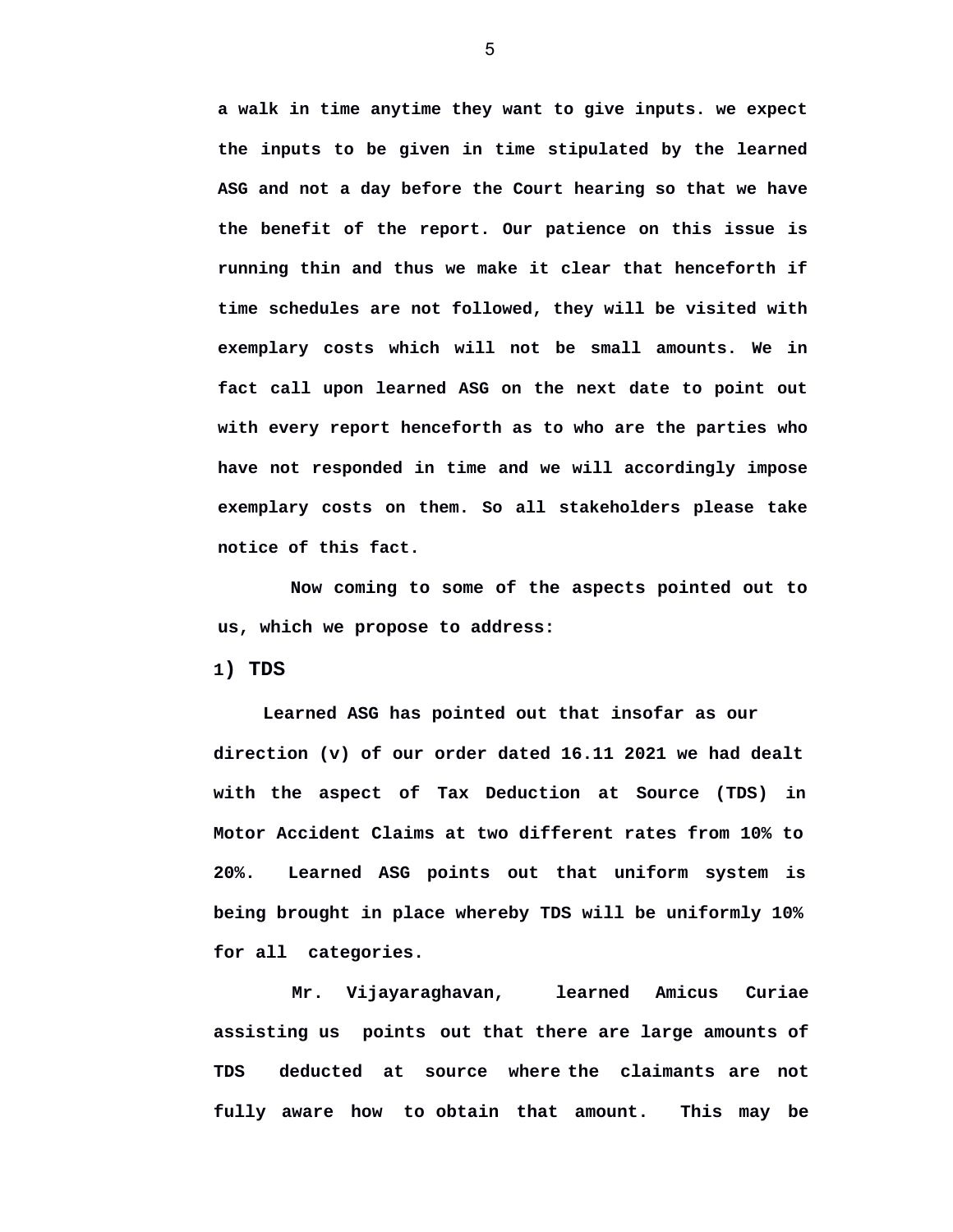**arising on account of the fact that a number of such claimants may not even be assessees as they come from different economic strata of the society. Mr. Vijayaraghavan, learned Amicus Curiae points out that amounts in this behalf may be running into hundreds of crores. We thus call upon learned ASG to look into this aspect and work out a system whereby this problem can be dealt with.** 

**A suggestion made by learned Amicus Curiae is that where TDS is applied as per Section 194-A of the Income Tax Act, 1961, the insurance companies/transport corporations/others should file the statutory Form 16-A immediately upon filing the returns of the TDS to the Income Tax Department and the MACTs. should endeavour to**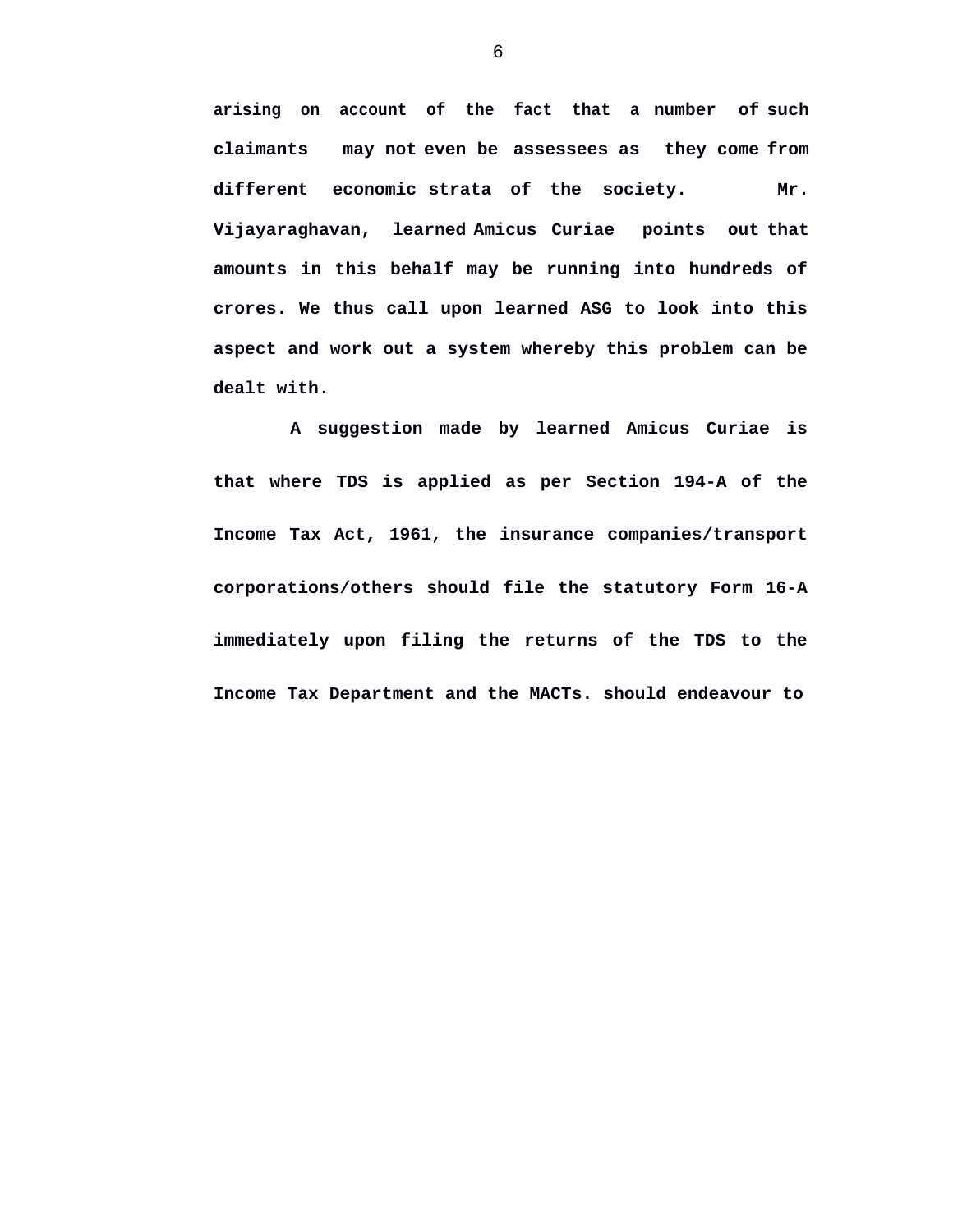**handover to the claimants/counsel on proper acknowledgment, the forms to facilitate speedier disbursement.** 

**2) COORDINATION BETWEEN LOCAL POLICE STATIONS AND MACT COURTS** 

**Learned ASG has then taken us to our direction (vi) of the same order to submit that there has been considerable progress with the Registrars General and the DGPs. brought in and most of the nodal officers have been appointed. It is, however, stated to be still a work in progress and we expect that the matter should**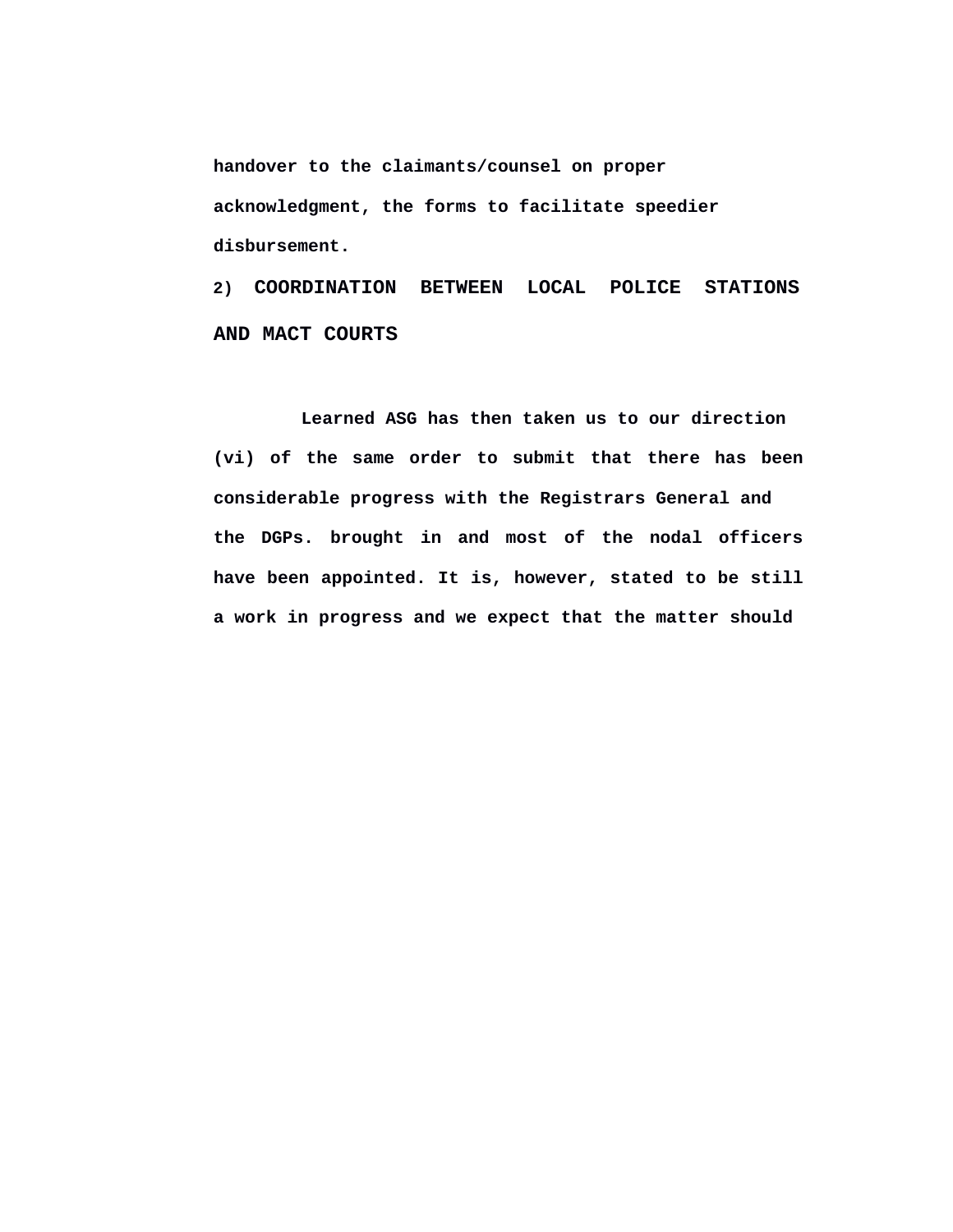**stand finally settled with all aspects of our direction (vi) being worked out. We direct that further two months' time is more than sufficient to work this out.** 

## **3) MOBILE APP**

**Our direction(vii) dealt with the aspect of a common Mobile App. We had expressed our grave reservation and the loss of time on account of view expressed before us that common mobile App was a work in progress (our orders dated 16.03.2021 and 03.08.2021). However, on the last date, we were told that the GIC was willing to develop a mobile App. i.e. things were not worked out before as stated and we had granted a period of two months. Learned ASG rightly points out that there were presentations made including to him and there was then a back tracking on the issues by seeking to suggest that the persons who are making the presentations as consultants were not so** 

**authorized.** 

**Now, Mr. Atul Nanda, learned senior counsel seeks to represent the GIC which is the nodal agency of all insurance companies. He says that he has experience in developing the necessary App. qua the Delhi High Court. If that be the position, he should be well versed with how to ensure our orders are complied with. The fact remains they have not been complied with till date. He thus seeks to suggest that a development has**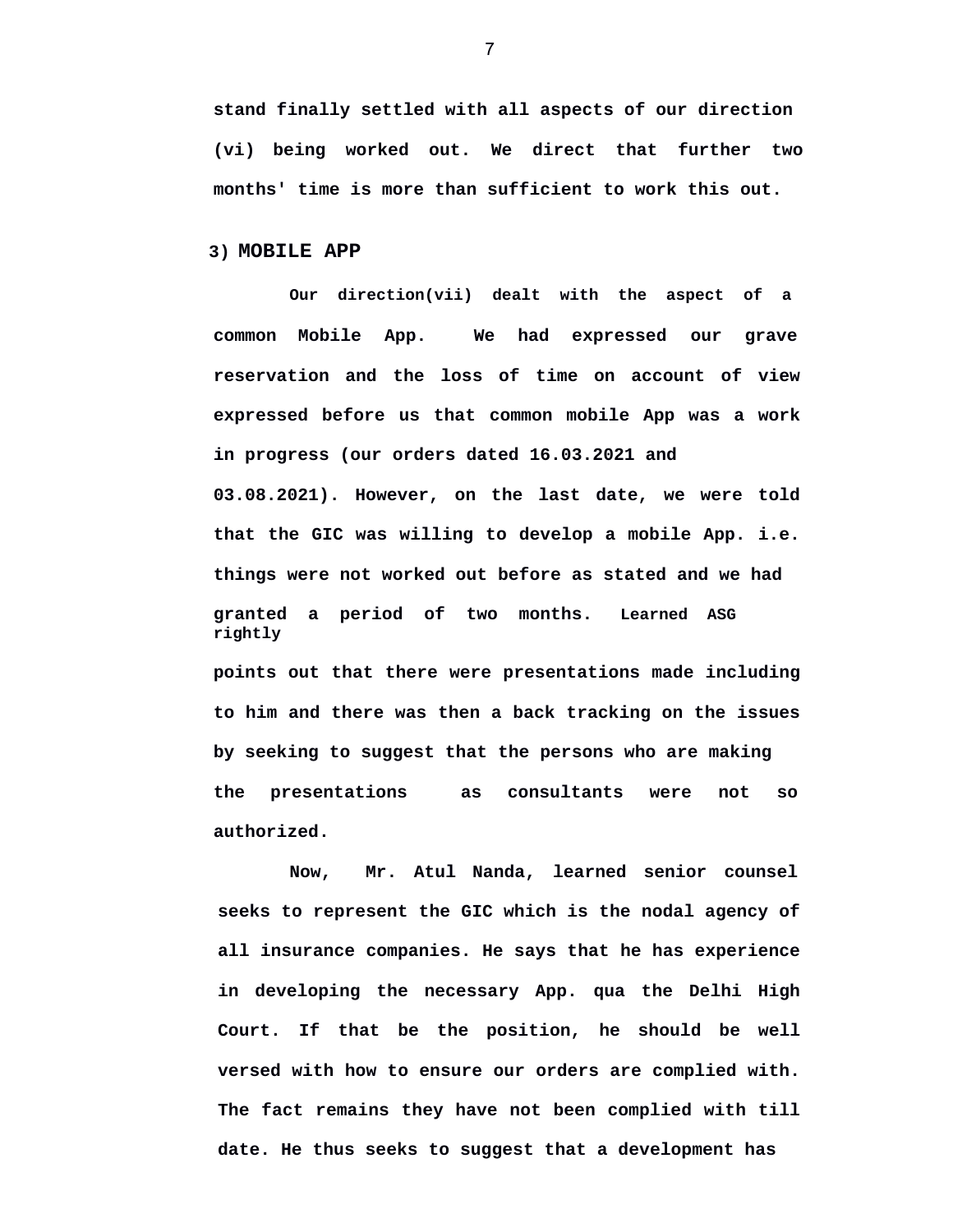**been a coordination with the NIC and that as per his instructions almost 90% of the work is over. On our query he submits that two months time should be sufficient to complete the process. He assures us that he will personally coordinate all aspects with the learned ASG and taking this assurance on record we are inclined to grant two months' time, making the significance of the time period absolutely clear to him.** 

**In view of role being played by the NIC, Mr. Jayant Sud will also obtain instructions from the NIC as to what role NIC is playing to incorporate in the part of his report for us to make sure that it is not a red herring.** 

**Mr. N.L. Raja, learned senior counsel who also assists us in this matter submits that as per international practices there is a Chief Technical Officer who helps in sorting out the issues on behalf of insurance companies in different countries and he would understand the technical nuances. He suggests that there should be one Chief Technical Officer to deal with these issues on behalf of all the insurance companies, a suggestion which Mr. Nanda accepts. We thus direct that such a Chief Technical Officer be appointed by the GIC on behalf of all insurance companies within a period of two weeks from today as**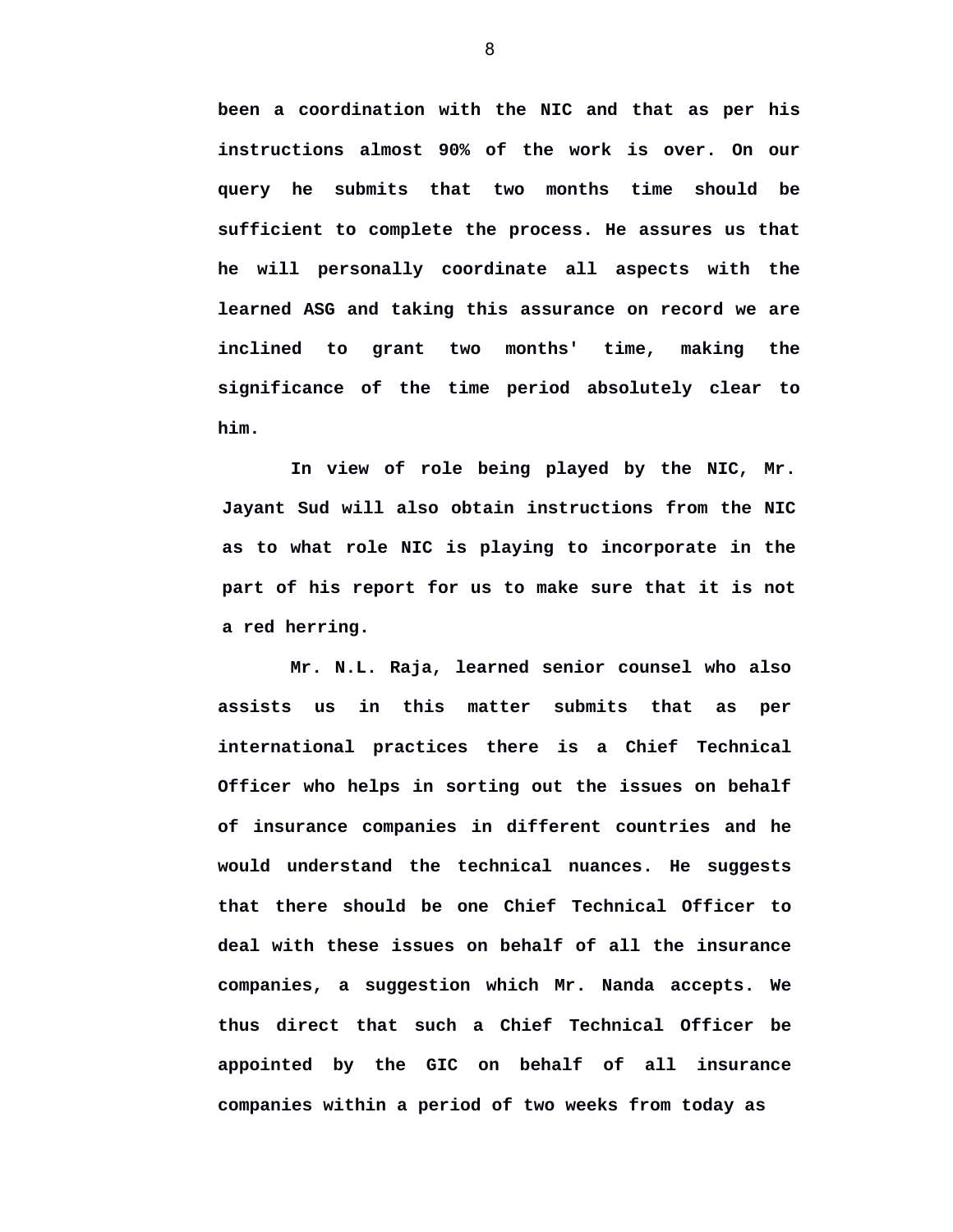**accepted by Mr. Nanda. We may notice the submission of learned counsel for the petitioner Bajaj Allianz General Insurance Company Private Ltd. that they have such a technical officer whose services can be made available. However, that is a call which the GIC will take.** 

**(4) FUND POOL FOR NON INSURED STATE VEHICLES**

**Our direction (viii) dealt with the aspect of the State vehicle not being insured and as a sequitur thereof compensation not being deposited in time as there is lack of sufficient funds to cover the requirement of disbursement of compensation. In this behalf we had issued some necessary directions.** 

**We are faced with applications filed by Andhra Pradesh State Road Transport Corporation and Telangana State Road Transport Corporation being Nos. 11414/2022, 11415/2022, 11124/2022 and 11126/2022 respectively. Mr. Gaurav Banerjee, learned senior counsel appearing for these applicants submits that his concern arises from the direction made on the last date of hearing to create a fund equivalent to an amount on the basis of determination for the last three financial years of compensation so disbursed. He states that in the two states there has never been any problem of seizure of vehicles etc.and the amounts have been paid. It is his submission that the direction would put a burden on the**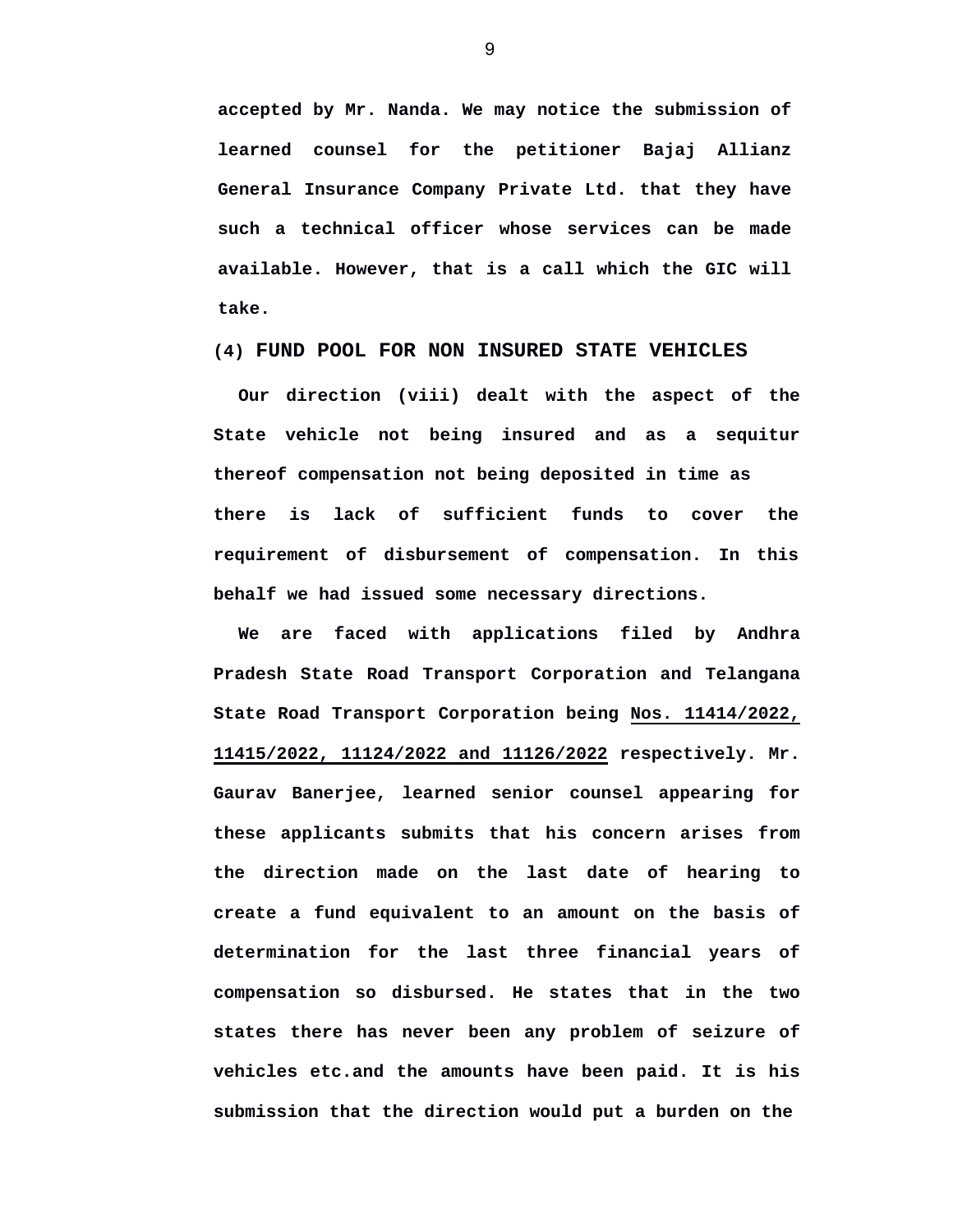**States to create a fund in addition to the accident relief fund already created in terms of the provisions of Section 146 (3) of the said Act read with Rule 151 of the 1989 Rules. We would call upon the learned ASG to examine this aspect in the conspectus of the submissions of Mr. Gaurav Banerjee, more so that possibly a solution may be to increase the level of the funds which at present is specified at Rs. 20,00,000/ in 1982. This would logically require the amendment of the statutory rules. We expect the learned ASG to get back on this issue and since we had provided a dead line of three months which expires on 15.02.2022 we would like to examine this aspect alone at an earlier date.** 

**We are not inclined to implead the two applicants as a party but have taken note of their concern and dispose of the applications with liberty to the counsel to assist us in this behalf.** 

## **ADDITIONAL REPORT OF MR. N. VIJAYARAGHAVAN DATED 04.01.2022**

**An additional report has been filed by Mr. N. Vijayaraghavan, learned Amicus curiae expressing some difficulties arising from directions given by us on 16.11.2021 for maintenance of Savings Bank Accounts instead of current accounts. He say so on the basis of some difficulties experienced. These difficulties in**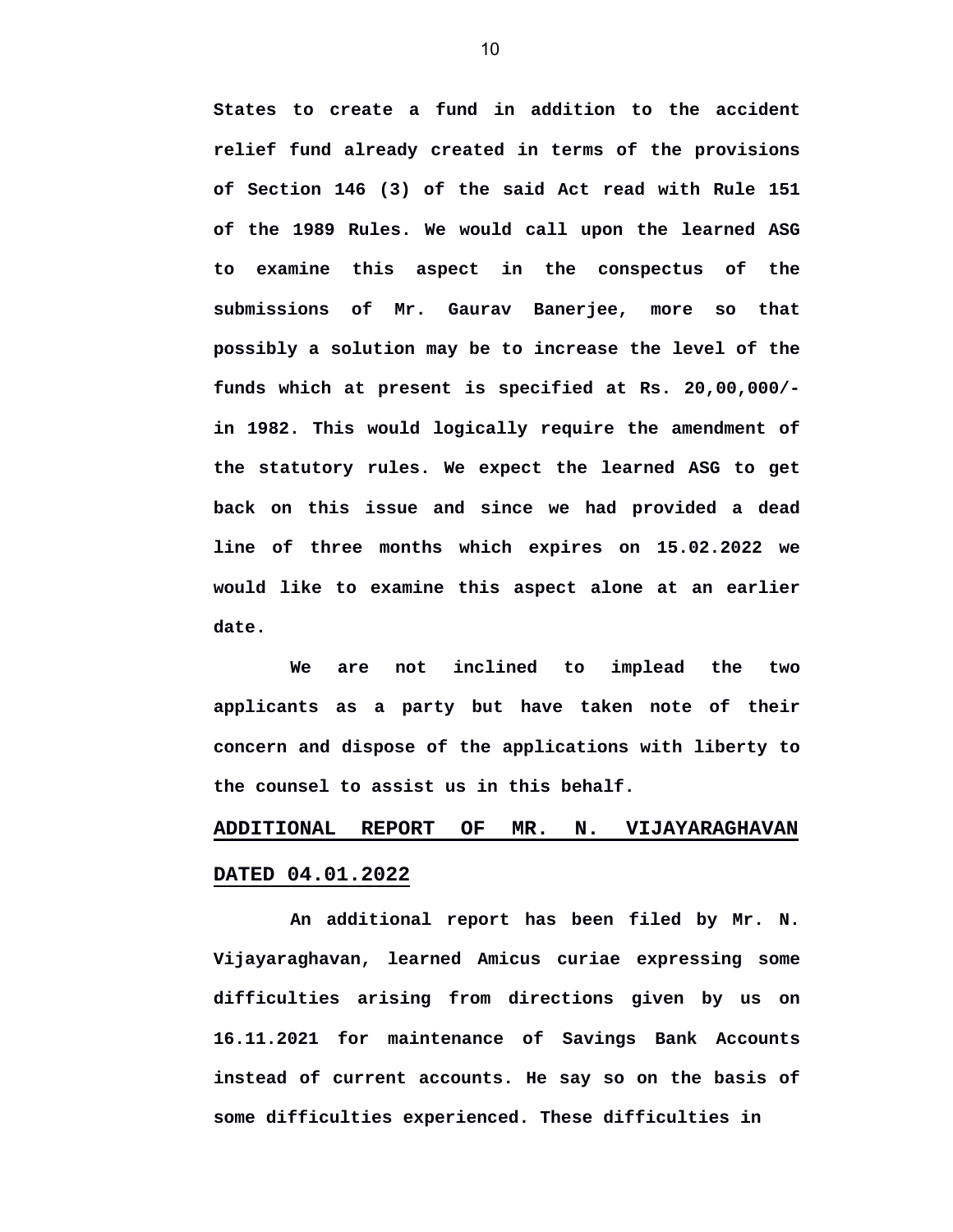**turn have arisen from some unfortunate aspects which have come to notice on enquiry in the State of Tamil Nadu of misuse of funds and Madras High Court is in seisin of the matter.** 

**In view of the inevitable time lag between deposit of the award and actual disbursement, it is stated that accrued interest arising in savings Bank Accounts (something which we intended to benefit the claimants), there appears to be a stated problem in coordinating the exact accrued interest amounts with the claims and it is submitted that the total accrued interest in 328 MACTs in the State of Tamil Nadu and Puducherry is more than Rs. 40 crores. This fund is thus stated to be just lying in the account which is not disbursed and there is lack of proper identification as to whom the amount should be disbursed. Misuse of these amounts has come to light to the extent of 1.5 crores and 33 lakhs in two MACT courts and the matter as stated above is being investigated under the supervision of the Maras High Court.** 

**On the reading of the aforesaid suggestion it thus appears that the MACT Court seems to be seeking to wash their hands off because of the amounts being deposited in the Courts. That itself cannot require a change of direction as responsibilities have to be performed. However, the alternative suggestion made is**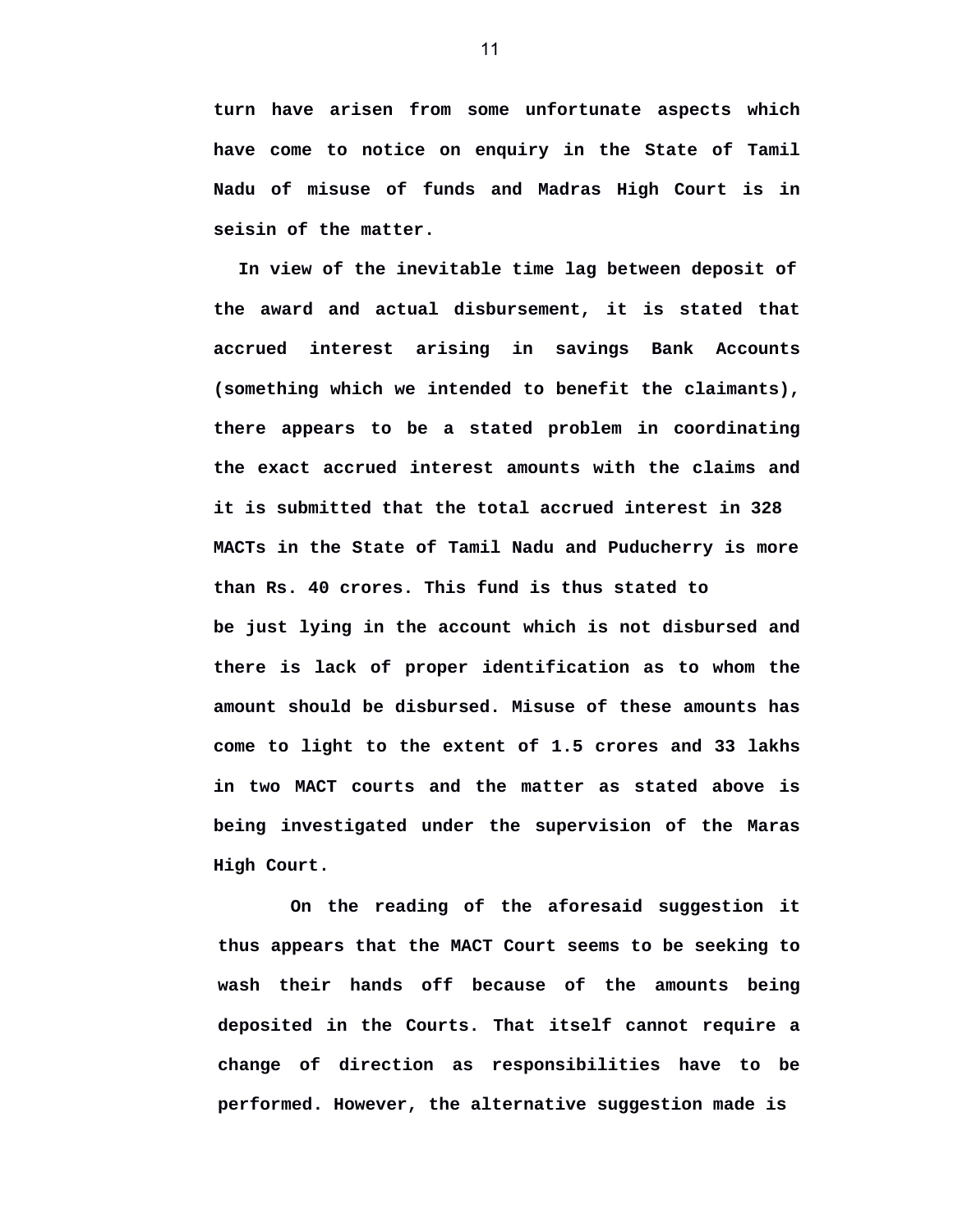**that if the amounts can be kept in a current account but with general directions that they should be placed in FDR initially for 91 days to be kept renewed (practice followed in many Courts), it will be easier to identify the interest with the claimants amount. This is an aspect which will be examined by learned ASG who would revert to us on the same.** 

**In order to speed up the progress, in para 23 of this report three suggestions have been made by learned Amicus curiae for disbursement of the amounts:** 

**a) claims settled by way of Lok Adalat or Mediation compromise without any minor's interest, it can be directed that amounts should be directly disbursed to the savings account details of the claimants ;** 

**b) in case of contested awards where the insurance company/transport corporations/others accept the awards and no appeal is filed, with no minor's interest involved, a direction to deposit the awarded sum by way of Direct Bank Transfer (NEFT/RTGS) the bank accounts of claimants.** 

**c) Where minor interest is involved or where the MACT is inclined to secure compensation by way of deposits, the MACT may direct deposit of awarded sum in current account of MACT along with standing instructions to place them in a fixed deposit. It is his submission that the aim is to obviate the need for deposit in**